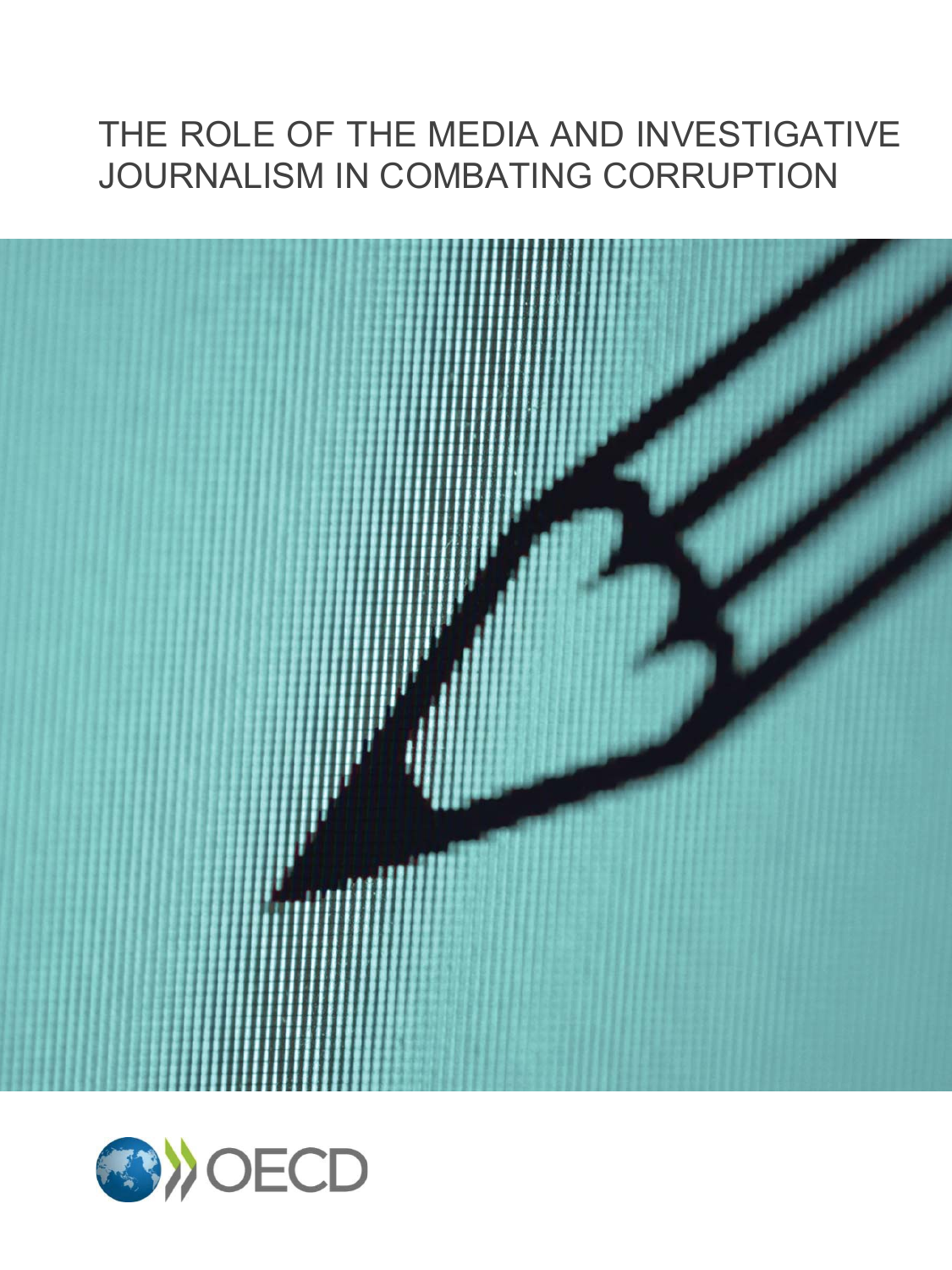**Please cite this publication as:**

OECD (2018), *The Role of the Media and Investigative Journalism in Combating Corruption,*  [www.oecd.org/corruption/The-role-of-media-and-investigative-journalism-in-combating](http://www.oecd.org/corruption/The-role-of-media-and-investigative-journalism-in-combating-corruption.htm)[corruption.htm](http://www.oecd.org/corruption/The-role-of-media-and-investigative-journalism-in-combating-corruption.htm)

This work is published under the responsibility of the Secretary-General of the OECD. The opinions expressed and arguments employed herein do not necessarily reflect the official views of the OECD or of the governments of its member countries or those of the European Union.

This document and any map included herein are without prejudice to the status or sovereignty over any territory, to the delimitation of international frontiers and boundaries and to the name of any territory, city, or area.

© OECD 2018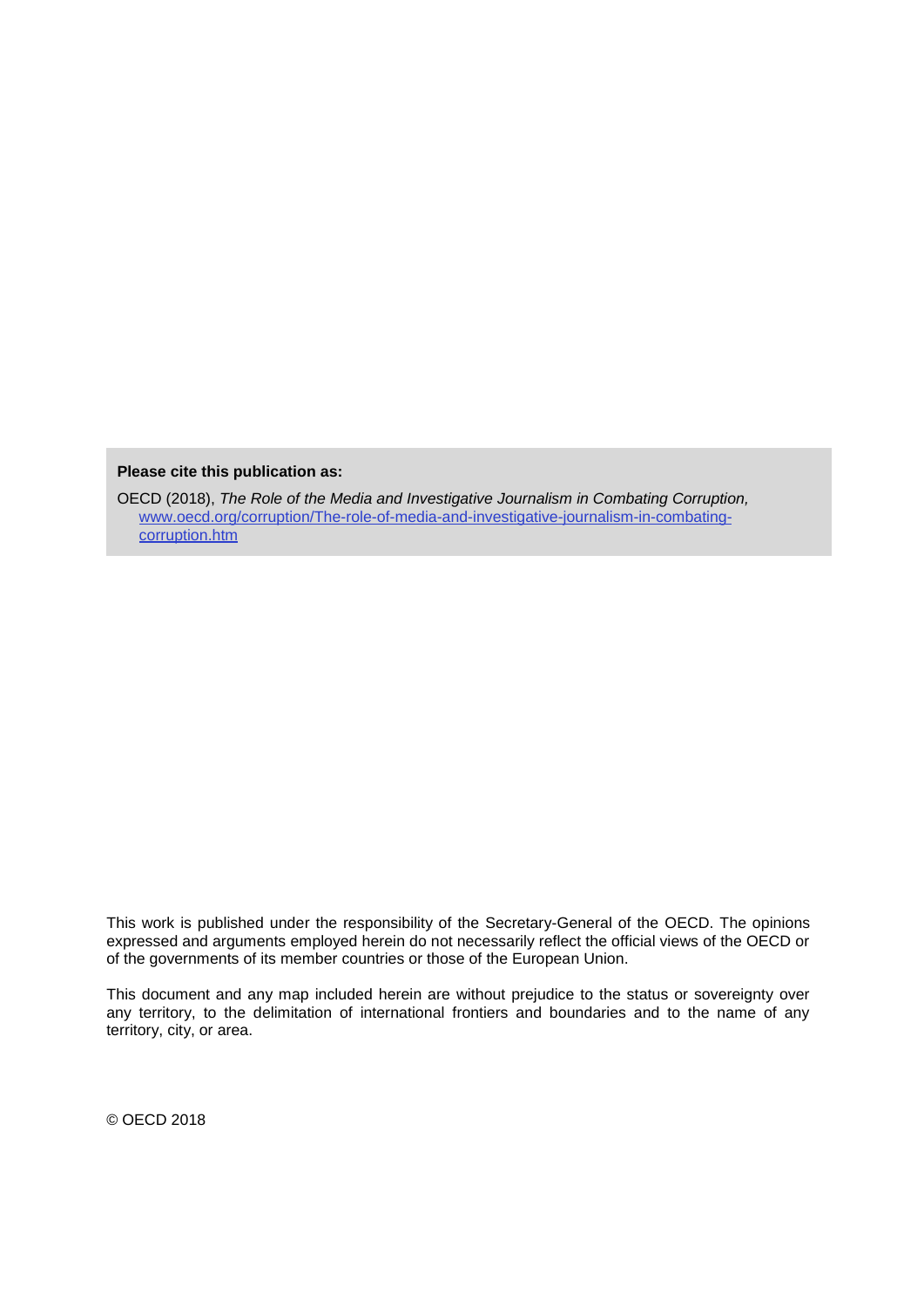# *Foreword*

The media and investigative journalism play a crucial role in bringing allegations of corruption to light and fighting against impunity. International consortiums of investigative journalists are an example of an international cooperation that leads to tangible results in bringing financial and economic crime to the attention of the public and law enforcement authorities. Media reporting is an essential—albeit untapped source of detection in corruption cases. This is highlighted in Chapter 4 of the OECD study on The Detection of Foreign Bribery published in December 2017.

This report expands on Chapter 4 from the study by including further information collected from countries Party to the Convention on Combating Bribery of Foreign Public Officials in International Business Transactions (OECD Anti-Bribery Convention). It also explores good practices and challenges in the detection of international corruption cases via media reporting and investigative journalism.

This report and Chapter 4 from the study were drafted by Leah Ambler, Daisy Pelham and Simone Rivabella under the coordination of France Chain, Senior Legal Analyst, from the Anti-Corruption Division of the OECD Directorate for Financial and Enterprise Affairs. The authors acknowledge the contributions of country mentors from Australia (Tom Sharp, Criminal Law Reform Section, Attorney-General's Department) and Sweden (Alf Johansson, Chief Public Prosecutor), and Spencer Wilson of the OECD Public Affairs and Communications Directorate.

This report uses material collected through country reviews undertaken by the OECD Working Group on Bribery in International Business Transactions (OECD WGB) and through responses to the OECD Survey on Investigative Journalism (OECD Survey). Box 1 describes the methodology used to conduct the OECD Survey.

#### Box 1. **Scope and methodology of the OECD Survey on Investigative Journalism**

The OECD Survey was conducted between 12 April and 26 May 2017 and received a total of 101 responses from 43 countries. The main objective of the OECD Survey was to find out how investigative journalists uncover and investigate corruption stories and obtain their perspectives on interacting with law enforcement in foreign bribery cases. Some survey questions were optional and some allowed multiple responses, percentages have therefore been calculated for each question based on the percentage of respondents who answered that question. This explains the variations in the number of responses per question and why the percentages in some questions do not add up to 100%. Percentages have been rounded to the nearest whole number. The authors wish to express their gratitude to the International Consortium of Investigative Journalists (ICIJ), the Organised Crime and Corruption Reporting Project (OCCRP), and the Global Investigative Journalism Network (GIJN) for disseminating the OECD Survey to their membership. The Secretariat further conducted interviews with three journalists, which form the basis for some of the case studies in this publication.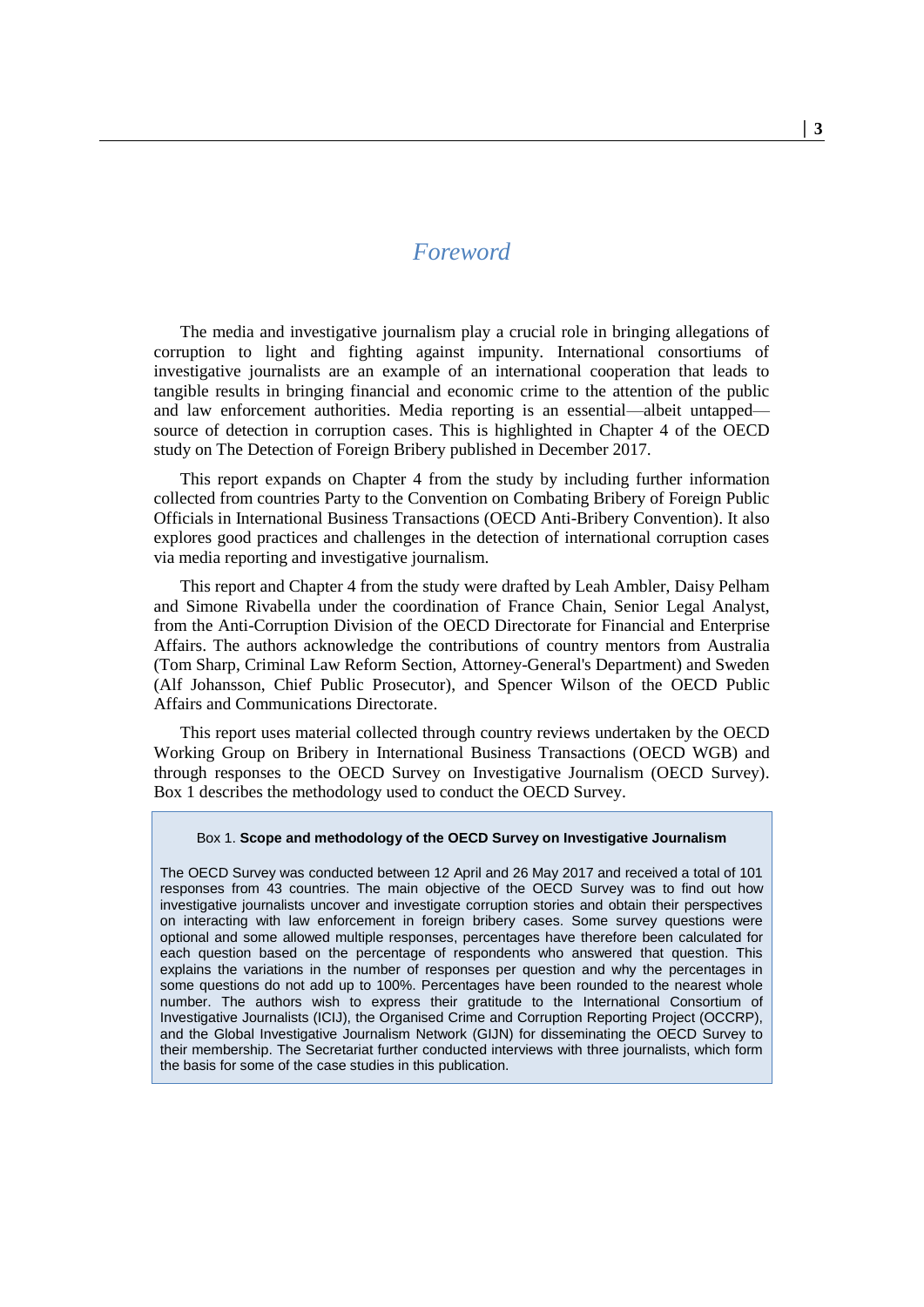#### **Introduction**

Media reporting in general, and especially investigative journalism by affiliated or independent journalists, or indeed non-governmental organisations (NGOs), are among the most important sources of public awareness-raising on corruption. Media reporting is an essential source of detection in corruption cases, either for law enforcement authorities that investigate allegations contained in the press, or indeed for companies that decide to conduct internal investigations or self-report, or anti-money laundering reporting entities that make suspicious transaction reports, following

queries from the media or published articles.

Between the entry into force of the OECD Anti-Bribery Convention in 1999 and 1 June 2017, 2% of foreign bribery schemes resulting in sanctions, amounting to a total of 6 schemes, were initiated following media reports on the alleged corruption. In addition to helping to initiate cases, media reporting may also assist with the evaluation of known matters for potential investigation.

The fourth estate should be respected as a free eye investigating misconduct and a free voice



**The percentage of foreign bribery cases detected via media reports**

OECD (2017), The Detection of Foreign Bribery

reporting it to citizens. While recent technologies such as digital currencies, blockchain and data mining are providing criminals with new means to commit crimes, encrypted communications provide sources with greater confidence to bring their concerns to the attention of the media, without fear of surveillance or reprisals. Open data is allowing investigative journalists access to an enormous amount of previously unattainable information and transnational networks and consortiums of news professionals facilitate investigations that were unimaginable ten years ago.

The Panama Papers investigation, which was awarded the Pulitzer Prize for Explanatory Reporting in April 2017, grew out of a five-year reporting push by the International Consortium of Investigative Journalists (ICIJ) that dug into financial secrecy havens and published figures for the top ten countries where intermediaries operate: Hong Kong (China), United Kingdom, Switzerland, United States, Panama, Guatemala, Luxembourg, Brazil, Ecuador and Uruguay.<sup>1</sup> Similarly, in April 2016, after a six-month investigation, two major media outlets reported on the Unaoil scandal, an alleged transnational bribery scheme involving bribes paid on behalf of companies in countries across the globe, including those from Parties to the OECD Anti-Bribery Convention. More recently, the ICIJ's Paradise Papers investigations have resulted in global reporting on the use of offshore financial centres by more than 100 multinational companies to conceal certain transactions.<sup>2</sup> The ICIJ's investigations have involved more than 380 journalists working on six continents in 30 languages highlighting the importance of collaborative networks for investigative journalists working on complex cross-border investigations.

<sup>1</sup> Explore the Panama Papers Key Figures, [https://panamapapers.icij.org/graphs/.](https://panamapapers.icij.org/graphs/)

<sup>&</sup>lt;sup>2</sup> ICIJ, Paradise Papers: Secrets of the Global Elite, www.icij.org/investigations/paradise-papers/.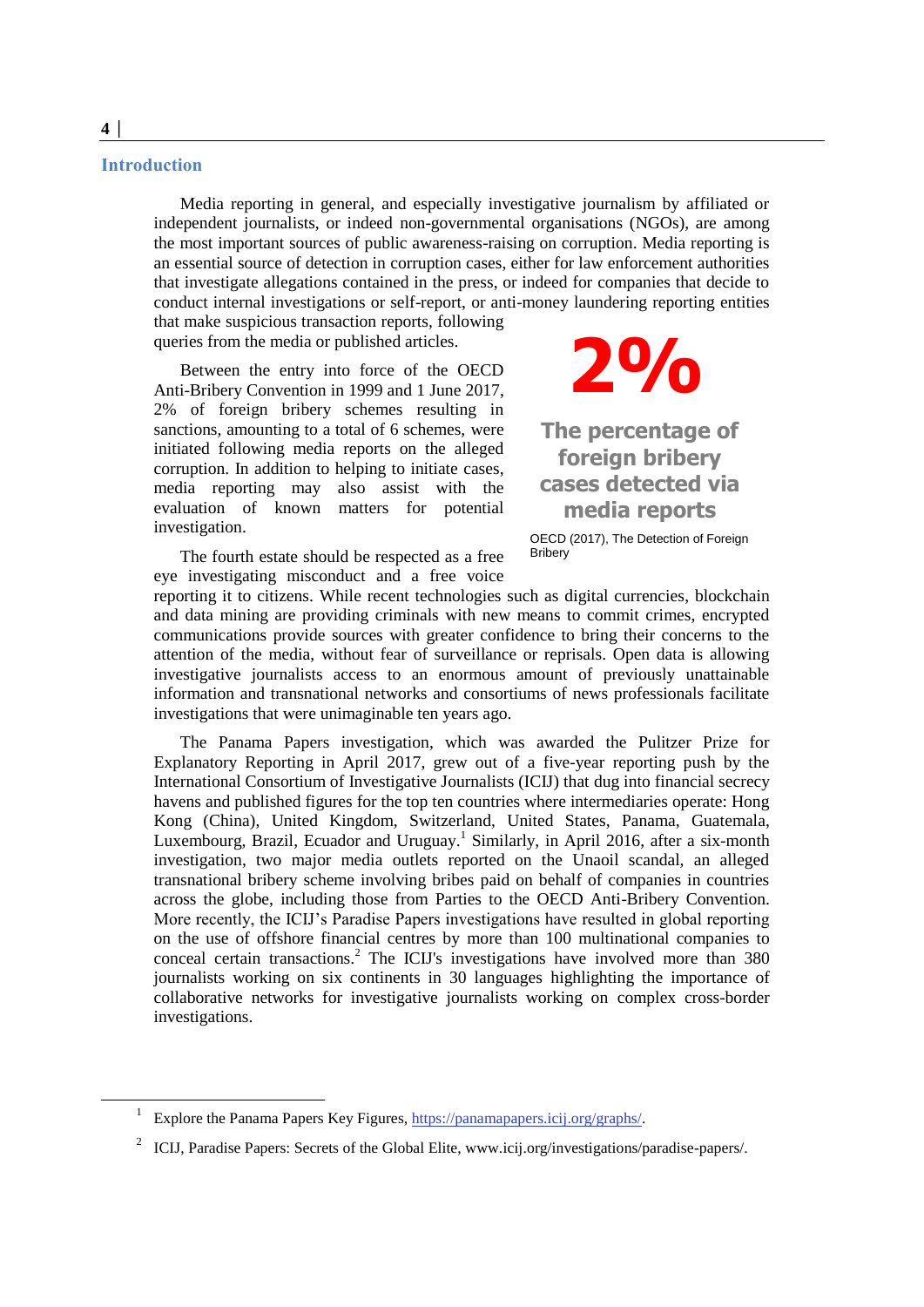

*Note*: Countries have been given scores ranging from 0 to 100, with 0 being the best possible score and 100 the worst. Peru is included as a full member of the OECD WGB.

*Source*: Reporters Without Borders, 2017 World Press Freedom Index,<https://rsf.org/en/ranking>

Sixteen out of the  $41<sup>3</sup>$  Parties to the Anti-Bribery Convention that have completed a Phase 3 evaluation confirmed detecting at least one case of foreign bribery through either national or international media reports.<sup>4</sup> Six countries received recommendations for law enforcement authorities to routinely assess credible foreign bribery allegations that are reported in the media; for overseas missions to monitor local media and report allegations to the appropriate authorities; or to raise awareness in national media about international corruption issues.<sup>5</sup> The OECD WGB, which brings together the 43 Parties to the OECD Anti-Bribery Convention, maintains a "Matrix" of allegations of foreign bribery, which is prepared by the OECD Secretariat based on public sources and mainly on media reporting. The Matrix is used by the Working Group to track case progress, and is sometimes used as a source of detection by member countries.<sup>6</sup>

The role of media in detecting bribery cases is enhanced by legal frameworks protecting freedom, plurality and independence of the press, laws allowing journalists to access information from public

administrations and efficient judicial systems that keep journalists away from unfounded lawsuits. Investigative journalism would not exist without sources. Protection of sources, or whistleblowers (the terms will be used interchangeably in this report), is also

Figure 1. **States party to the Anti-Bribery Convention in the 2017 World Press Freedom Index**

<sup>3</sup> Lithuania and Costa Rica became the 42nd and 43rd Parties to the OECD Anti-Bribery Convention in July 2017.

<sup>4</sup> Argentina, Australia, Brazil, Czech Republic, Finland, Greece, Ireland, Israel, Latvia, Norway, Poland, Portugal, Slovak Republic, Slovenia, Spain and Turkey.

<sup>5</sup> Argentina, Australia, Greece, Israel, Portugal and Turkey.

<sup>6</sup> The OECD WGB has noted in its evaluations that the Matrix should not be relied on as the sole or even primary detection source, as countries are expected to maintain their own proactive detection efforts.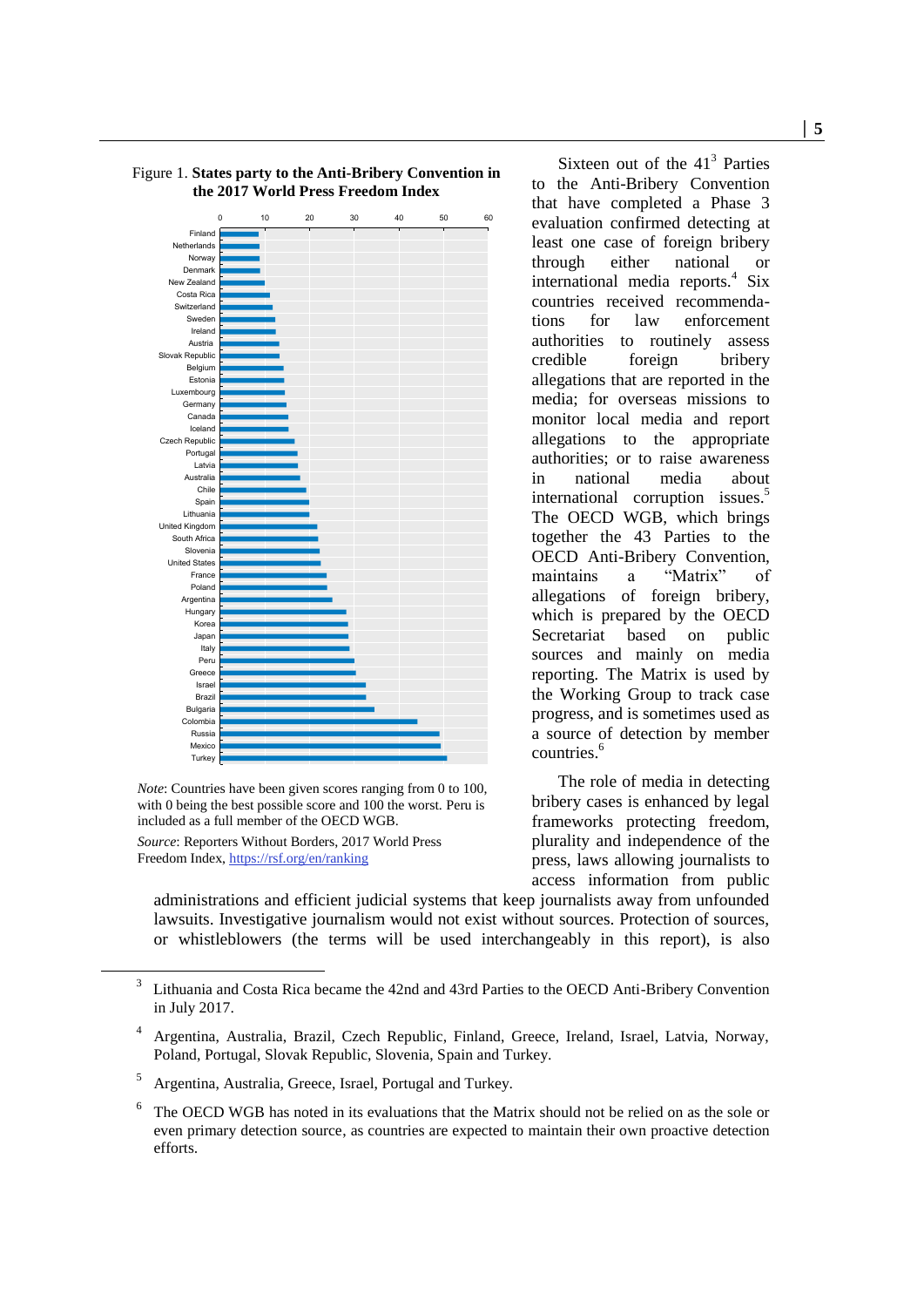fundamental to ensuring that corruption cases can be brought to light in the media.

# **Freedom of the press – a pre-condition to reporting on corruption**

Freedom of the press is a fundamental human right and several international treaties recognise its importance in the protection of democratic principles.<sup>7</sup> The UNCAC  $(2003)^8$ acknowledges the critical role of media in fighting corruption. Art. 13(d) asks States Parties to strengthen the participation of society in the fight against corruption by "respecting, promoting and protecting the freedom to seek, receive, publish and disseminate information concerning corruption" subject to certain restrictions as necessary and provided by law, to respect the rights and reputation of others and to protect national security, *ordre public*, or public health and morals. The Group of States against Corruption (GRECO)<sup>9</sup> considers the level of freedom of press as an indicator of compliance with the rules established by the Council of Europe (CoE) for fighting corruption. Point 16 of Resolution (97)24 of the CoE explicitly included the enhancement of freedom of media among the twenty "Guiding Principles for the Fight against Corruption". Figure 1 sets out the ranking of Parties to the OECD Anti-Bribery Convention on the 2017 World Press Freedom Index. While press freedom is not specifically within the scope of the OECD Anti-Bribery Convention and its related instruments, the OECD WGB has considered constraints on freedom of the press and information in its evaluations.

The OECD Survey on Investigative Journalism (Survey) asked journalists to rate how safe they felt reporting on corruption cases, most respondents (35%) indicated that they felt moderately safe. Journalists were most concerned about threatened or actual legal action, in the form of civil suits for libel, or criminal prosecution for defamation or publishing classified information. Some referred to baseless legal actions being launched to intimidate journalists, which nevertheless took time to resolve and involved significant legal

**Exposing corruption<br>
means disturbing<br>
powerful and means disturbing powerful and ruthless people, a risk one must be aware of"**

Anonymous respondent to the OECD Survey on Investigative Journalism, 2017.

and psychological cost. One journalist stated that large companies had threatened to sue colleagues and as a result, decisions had to be made as to whether it was worth taking the risk to publish the story. Another journalist had been prosecuted, and acquitted, twice for reporting on corruption cases: "I can say how tediously [sic], costly and time consuming it is to be under pressure just for doing my job." Other concerns included attacks on professional credibility and political retaliation. Some journalists had received death threats and mentioned colleagues who had been killed for their work investigating and reporting on

 $\overline{a}$ 

<sup>7</sup> Several international and regional instruments seek to guarantee freedom of the press. See e.g. Art. 19 of both the UN Universal Declaration of Human Rights (1948) and the International Covenant on Civil and Political Rights (1966), Art. 10 of the European Convention on Human Rights (1950), Art. 13-14 of the American Convention on Human Rights (1969), and the African (Banjul) Charter on Human and Peoples' Rights (1981).

<sup>8</sup> All Parties to the Anti-Bribery Convention have ratified the UNCAC.

Among Parties, Austria, Belgium, Bulgaria, Czech Republic, Denmark, Estonia, Finland, France, Germany, Hungary, Iceland, Ireland, Italy, Latvia, Lithuania, Luxembourg, Netherland, Norway, Poland, Portugal, Russia, Slovak Republic, Slovenia, Spain, Sweden, Switzerland, Turkey, United Kingdom and United States of America are members of GRECO.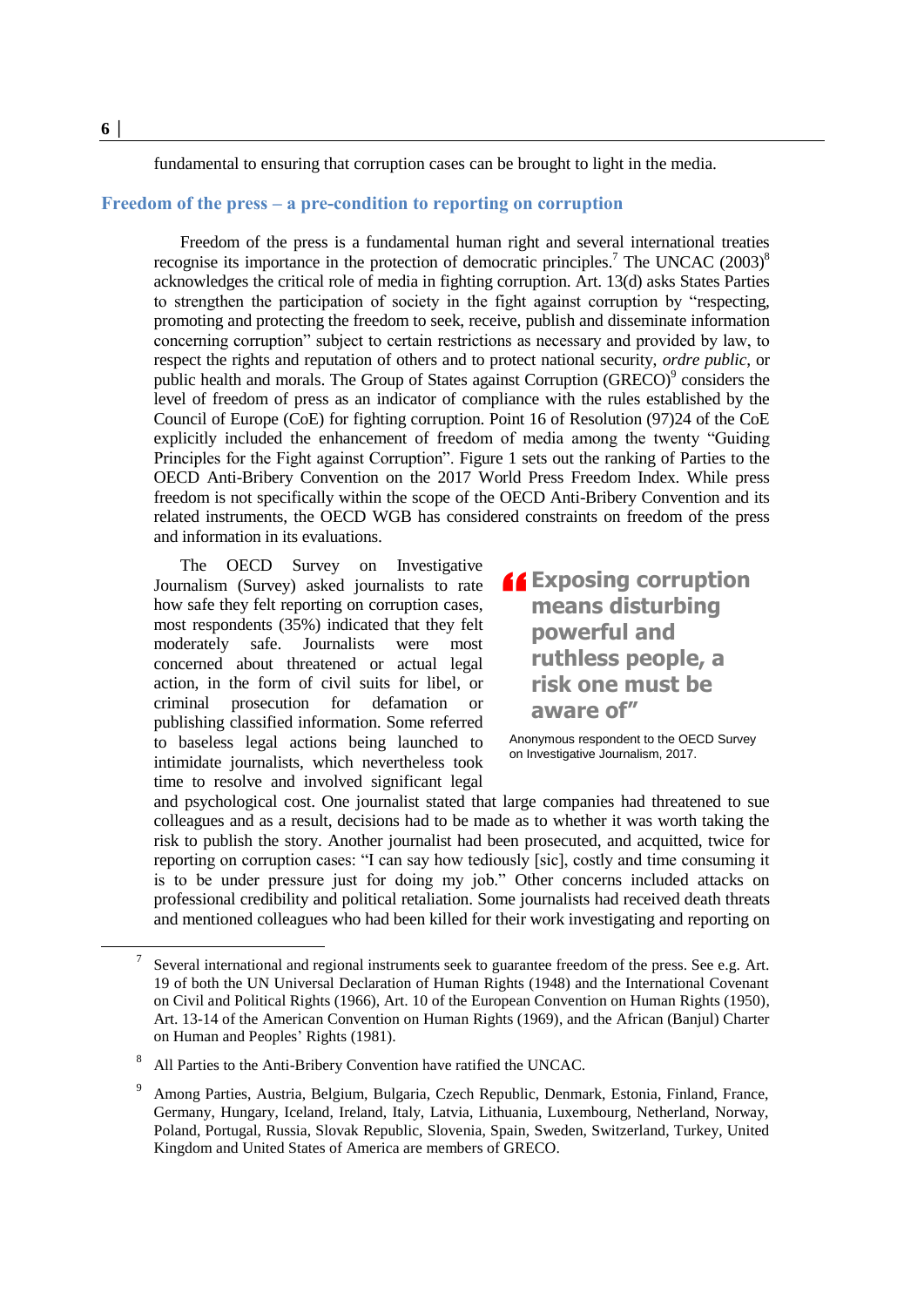corruption. Freelance or independent journalists were most exposed; those who worked in large media outlets or in large cities felt more protected. The 16 October 2017 murder of Maltese investigative journalist Daphne Caruana Galizia, known for her uncompromising investigations into corruption and organised crime in her small European country, sent shockwaves through Europe and the world.<sup>10</sup> More recently, Slovak investigative journalist Ján Kuciak and his partner Martina Kušnírová were found murdered on 25 February 2018. The president of the Slovakian police Tibor Gaspar said that the murders were likely related to Kuciak's investigative work which often focused on corruption.<sup>11</sup> According to Transparency International's Corruption Perception Index 2017, 368 journalists have been killed since 2012 while pursing stories. Of those 368 journalists, one in five killed worldwide were investigating corruption-related stories. Analysis from the 2017 Index also indicates that countries with the lowest protection for press and NGOs tend to have the worst rates of corruption.<sup>12</sup>





*Source*: Transparency International Corruption Perception Index 2017: https://twitter.com/anticorruption/status/968063207066750979

 $\overline{a}$ 

rnalists.

 $10$  NY Times, "Investigative journalist in Malta is killed in car bombing" 16 October 2017, https://www.nytimes.com/2017/10/16/world/europe/daphne-caruana-galizia-journalist-malta.html.

<sup>&</sup>lt;sup>11</sup> The Guardian, "Slovakian journalist investigating claims of tax fraud linked to ruling party shot dead" 26 February 2018, https://www.theguardian.com/world/2018/feb/26/slovakian-journalistinvestigating-claims-of-tax-linked-to-ruling-party-shot-dead

<sup>&</sup>lt;sup>12</sup> Transparency International, "Digging deeper into corruption, violence against journalists and active civil society" 21 February 2018, https://www.transparency.org/news/feature/digging\_deeper\_into\_corruption\_violence\_against\_jou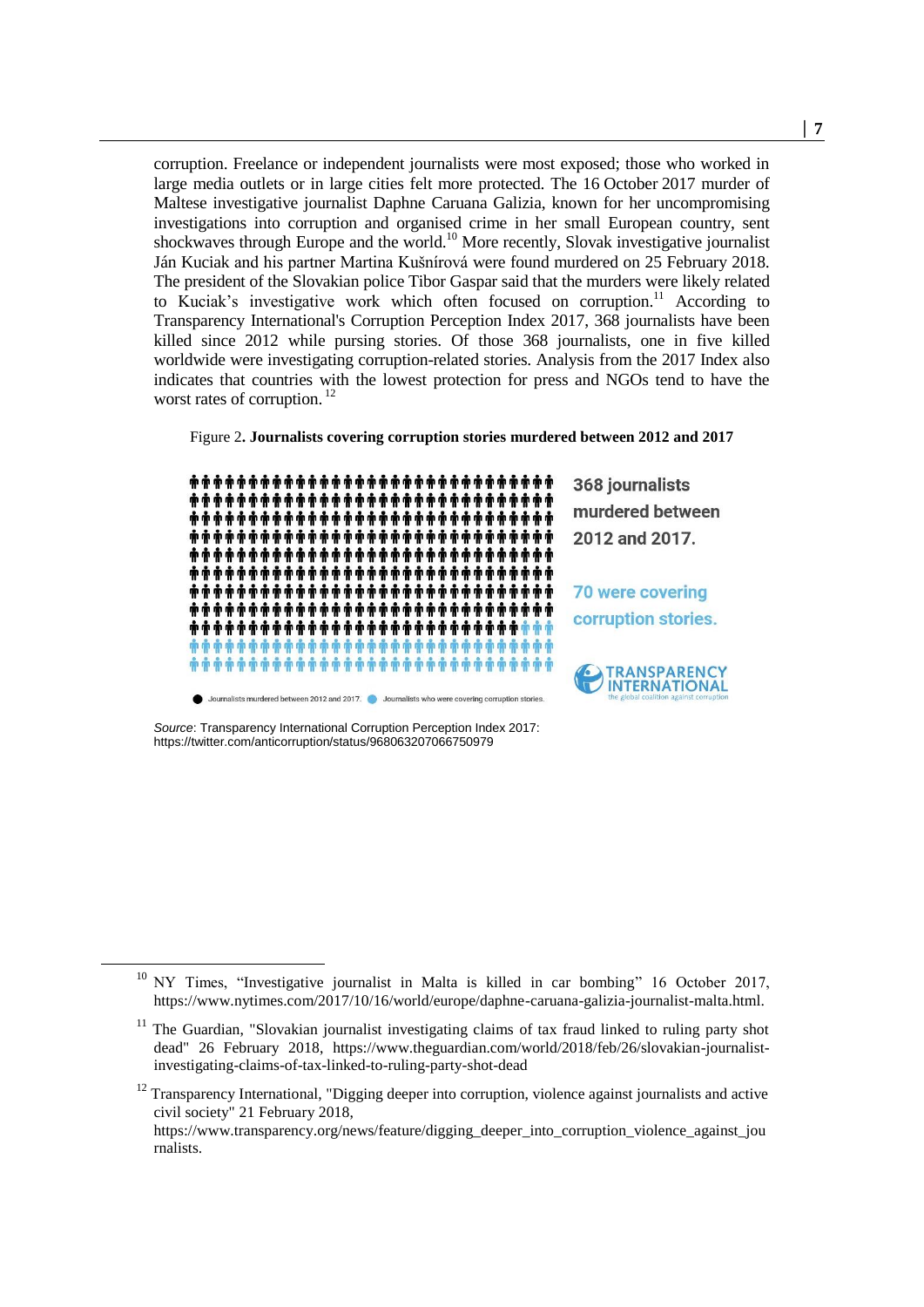| <b>Country practice: Framework for Press Freedom</b> |                                                                                                                                                                                                                                                                                                                                                                                                                                                                                                                                                                                                                                                                                                                                                                                                                                                                                                                                                                                                                                                                                                                                                                                                                                                                                                                                                                                                                                                                                                                                                                                                                                                                                                                                                                                                                                                                                                                                                                                                                                                                     |
|------------------------------------------------------|---------------------------------------------------------------------------------------------------------------------------------------------------------------------------------------------------------------------------------------------------------------------------------------------------------------------------------------------------------------------------------------------------------------------------------------------------------------------------------------------------------------------------------------------------------------------------------------------------------------------------------------------------------------------------------------------------------------------------------------------------------------------------------------------------------------------------------------------------------------------------------------------------------------------------------------------------------------------------------------------------------------------------------------------------------------------------------------------------------------------------------------------------------------------------------------------------------------------------------------------------------------------------------------------------------------------------------------------------------------------------------------------------------------------------------------------------------------------------------------------------------------------------------------------------------------------------------------------------------------------------------------------------------------------------------------------------------------------------------------------------------------------------------------------------------------------------------------------------------------------------------------------------------------------------------------------------------------------------------------------------------------------------------------------------------------------|
| Canada                                               | The open court principle is connected to freedom of the press, as the media are an<br>important means by which the public receives information about what transpires in<br>court. In appropriate circumstances, s. 2(b) may provide a way to obtain access to<br>court documents. However, s. 2(b) does not protect all techniques of "news<br>gathering". Freedom of expression and freedom of the press do not encompass a<br>broad immunity for journalists from either the production of physical evidence<br>relevant to a criminal offence or against disclosure of confidential sources.<br>Therefore, a journalist may be compelled by a judge to disclose information<br>regarding a secret source. A qualified journalist-source privilege exists in the<br>common law and a test that is informed by Charter values is used to determine the<br>existence of privilege on a case by case basis. The recently-enacted Journalistic<br>Sources Protection Act amended the Canada Evidence Act and Criminal Code to<br>confer further protection for the confidentiality of journalistic sources. Specifically,<br>the amendments to the Canada Evidence Act enable a journalist to object to the<br>compelled disclosure of information or documents on the grounds that it identifies<br>or is likely to identify a confidential journalistic source. The objection can be raised<br>with any court, person or body with the authority to compel the disclosure of<br>information and the burden is on the person seeking disclosure to demonstrate<br>that the test has been met (under the common law, the burden was on the<br>journalist to demonstrate the existence of the privilege). As to the Criminal Code<br>amendments, they provide a new process for the issuance of investigative tools<br>(such as search warrants and production orders) when they relate to a journalist,<br>including a triage procedure that requires the sealing of the evidence collected and<br>a review by a court before the information is disclosed to police. |

### **Whistleblowers and protection of sources**

The Survey indicated that whistleblowers are often the first source of information for journalists reporting on corruption stories. Whistleblowers turn to journalists for various reasons including to protect their identity, to bring issues of concern to the attention of the public or government, or in the absence of effective responses by law enforcement or employers. One journalist noted that reporting to the media can be more effective for a

whistleblower than reporting to law enforcement. While criminal proceedings can take years to reach a conclusion, a journalist can draft and publish a story within days that can reach a global readership through social media platforms. New technology means that journalists can communicate with their sources via encrypted communication platforms (e.g. Signal), which can protect the whistleblower's identity. However, journalists acknowledged the significant risks to sources as a result of non-existent or vastly inadequate whistleblower

# **63%**

**consider whistleblower protection most valuable support for journalists investigating corruption**

Respondents to the OECD Survey on Investigative Journalism, 2017.

protection frameworks in many countries. Even in countries with whistleblower protection laws, protection rarely extends to whistleblowers who report directly to the media.<sup>13</sup> 54% of respondents considered protection of sources a concern when interacting

 $\overline{a}$ 

 $13$  For example, Sweden's new Act on special protection against victimisation of workers who are sounding the alarm about serious wrongdoings allows whistleblowers to report to the media or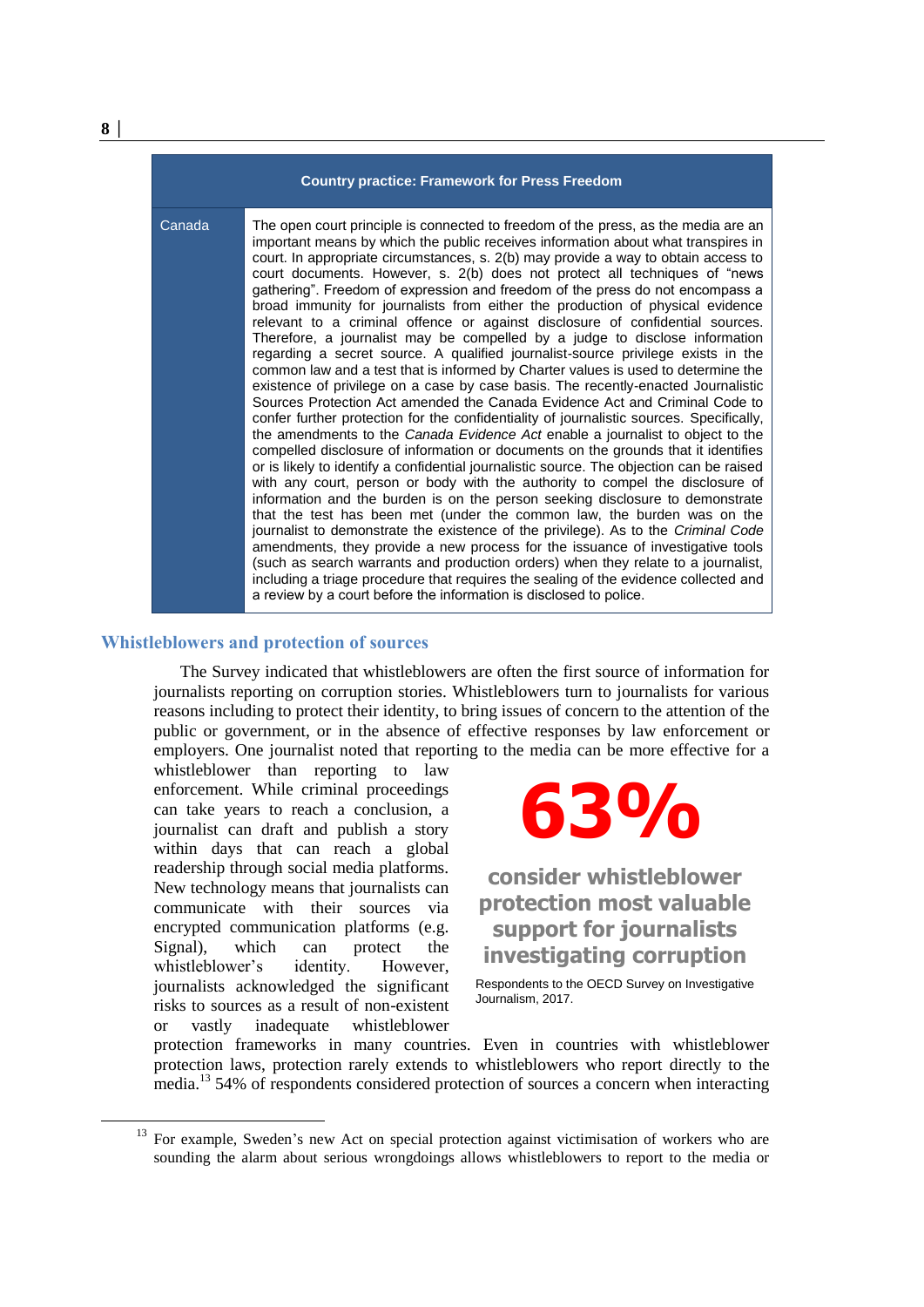with law enforcement authorities in corruption cases. One journalist referred to an ongoing administrative case between the media outlet and tax authorities, where the tax authorities were compelling production of Panama Papers documents and editorial material which, if disclosed, would reveal sources. For this journalist, the case highlighted the lack of seriousness with which the authorities treated the protection of sources. Some journalists were concerned about government surveillance or other attempts to seek the identity of their sources; others approached law enforcement for assistance with source protection, presumably in criminal cases where sources were receiving physical threats from other perpetrators.

Whistleblower protection was considered the second most valuable support for journalists investigating corruption (63%), behind strong editorial board backing (77%). Journalists also noted that their sources can also work for law enforcement agencies, and considered that these sources should be protected as any other whistleblower. The media plays a potentially vital role in de-stigmatising whistleblower reporting. For example, referring to a "leak" when breaking a story based on information provided by a whistleblower (particularly an insider), can serve to reinforce perceptions that the whistleblower was acting unethically or illegally in providing such information. The role of whistleblowers and whistleblower protection in detecting foreign bribery cases is discussed in Chapter 2 of The Detection of Foreign Bribery (OECD, 2017).



Figure 3. **First sources of information for journalists reporting on corruption**

*Source*: OECD Survey of Investigative Journalists (88 responses)

1

authorities if no action is taken following an initial internal report within their organisation or if there are justified reasons to disclose the information externally, for example if there is an emergency situation, if the wrongdoings are of particularly serious nature, if the employee has a specific reason to expect retaliation or if the employer is responsible for the wrongdoings.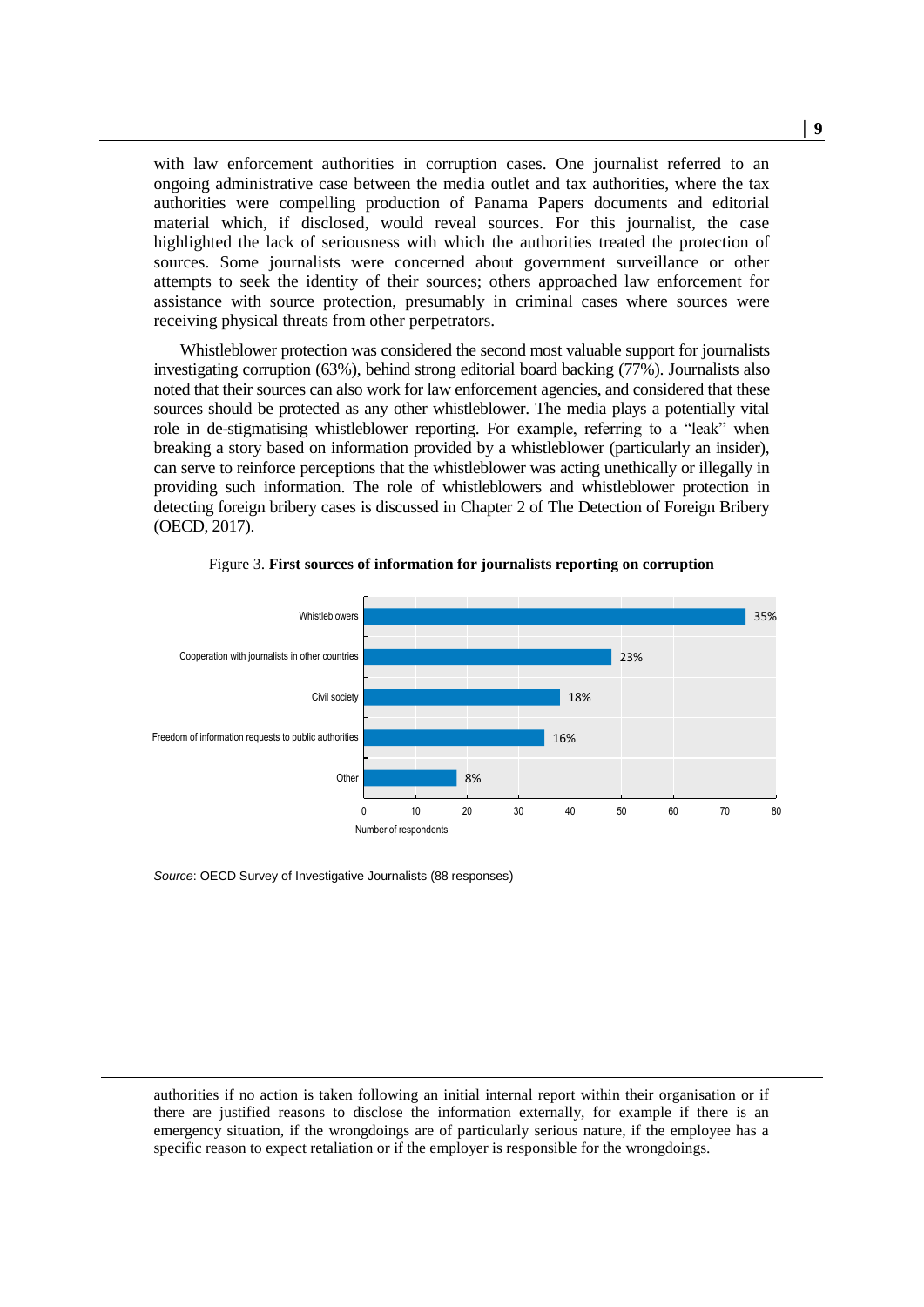| Country practice: Constitutional rules on Freedom of the Press and Freedom of<br><b>Expression in other media</b> |                                                                                                                                                                                                                                                                                                                                                                                                                                                                                                                                                                                                                                                                                                                                                                                                                                                                                                                                                                                                  |  |
|-------------------------------------------------------------------------------------------------------------------|--------------------------------------------------------------------------------------------------------------------------------------------------------------------------------------------------------------------------------------------------------------------------------------------------------------------------------------------------------------------------------------------------------------------------------------------------------------------------------------------------------------------------------------------------------------------------------------------------------------------------------------------------------------------------------------------------------------------------------------------------------------------------------------------------------------------------------------------------------------------------------------------------------------------------------------------------------------------------------------------------|--|
| <b>Sweden</b>                                                                                                     | Sweden has specific rules on freedom of the press (Freedom of the Press Act<br>1949) and freedom of expression in other media (Fundamental Law on Freedom<br>of Expression 1991). The Swedish constitutional rules have some distinctive<br>features of historical origin, springing from the fundamental principle that freedom<br>of expression is a guarantee for the free influence of public opinion. These<br>constitutional rules apply to various means of expression such as through<br>newspapers and magazines, television and other media including, to some extent,<br>the Internet. The purpose of these constitutional rules is, inter alia, to secure the<br>free exchange of opinion but it is also a way for the public to exercise control over<br>the public administration. These characteristics have evolved over the centuries<br>since the first Freedom of the Press Act in 1766 and provide particularly strong<br>protection for freedom of expression in the media. |  |
|                                                                                                                   | The provisions in the Constitution are based on some fundamental principles such<br>as the right of free establishment of, for example, printing presses and newspaper<br>and magazine undertakings and an absolute ban on censorship. The Constitution<br>is furthermore based on the following principles.                                                                                                                                                                                                                                                                                                                                                                                                                                                                                                                                                                                                                                                                                     |  |
|                                                                                                                   | The principle of sole responsibility means that only one person can be held<br>responsible for the content in, for example, a newspaper. The usual penal rules on<br>liability for complicity do not apply. The principle of sole responsibility quarantees<br>that there is always a designated person who is responsible for the publication.<br>This person cannot evade responsibility by alleging that he or she did not know<br>about the content or did not consent to the publication. It is therefore not<br>necessary to undertake any investigative measures to the question of establishing<br>responsibility of that person.                                                                                                                                                                                                                                                                                                                                                        |  |
|                                                                                                                   | The principle of freedom to communicate with the media entails a right, without<br>penal consequences, to provide information, including confidential information, to<br>newspapers and magazines, the radio and TV for publication. The provider of the<br>information has the right to anonymity and journalists may not disclose the source<br>of their information. Authorities and other public bodies may not investigate who<br>has provided the information, if the provider has chosen to be anonymous, and<br>may not undertake any negative measures, such as investigative measures<br>against the provider.                                                                                                                                                                                                                                                                                                                                                                         |  |
|                                                                                                                   | However, the freedom of expression is not absolute. Responsibility for the content<br>of a published statement may come into question for certain crimes listed in the<br>Swedish Constitution. These include certain serious crimes against the safety of<br>the realm, agitation against ethnic groups, unlawful threat and defamation. This list<br>is exhaustive. If a crime is not included in the list, publication of a statement can<br>consequently not lead to criminal or civil liability, and nor can it be subject to any<br>investigative measures.                                                                                                                                                                                                                                                                                                                                                                                                                                |  |
|                                                                                                                   | Finally, the constitutional provisions also provide procedural guarantees in the<br>case of actions against abuse of the freedom of the press and the freedom of<br>expression in other media. These rules differ to some extent from ordinary penal<br>procedural rules. The Chancellor of Justice is the only public prosecutor in those<br>cases.                                                                                                                                                                                                                                                                                                                                                                                                                                                                                                                                                                                                                                             |  |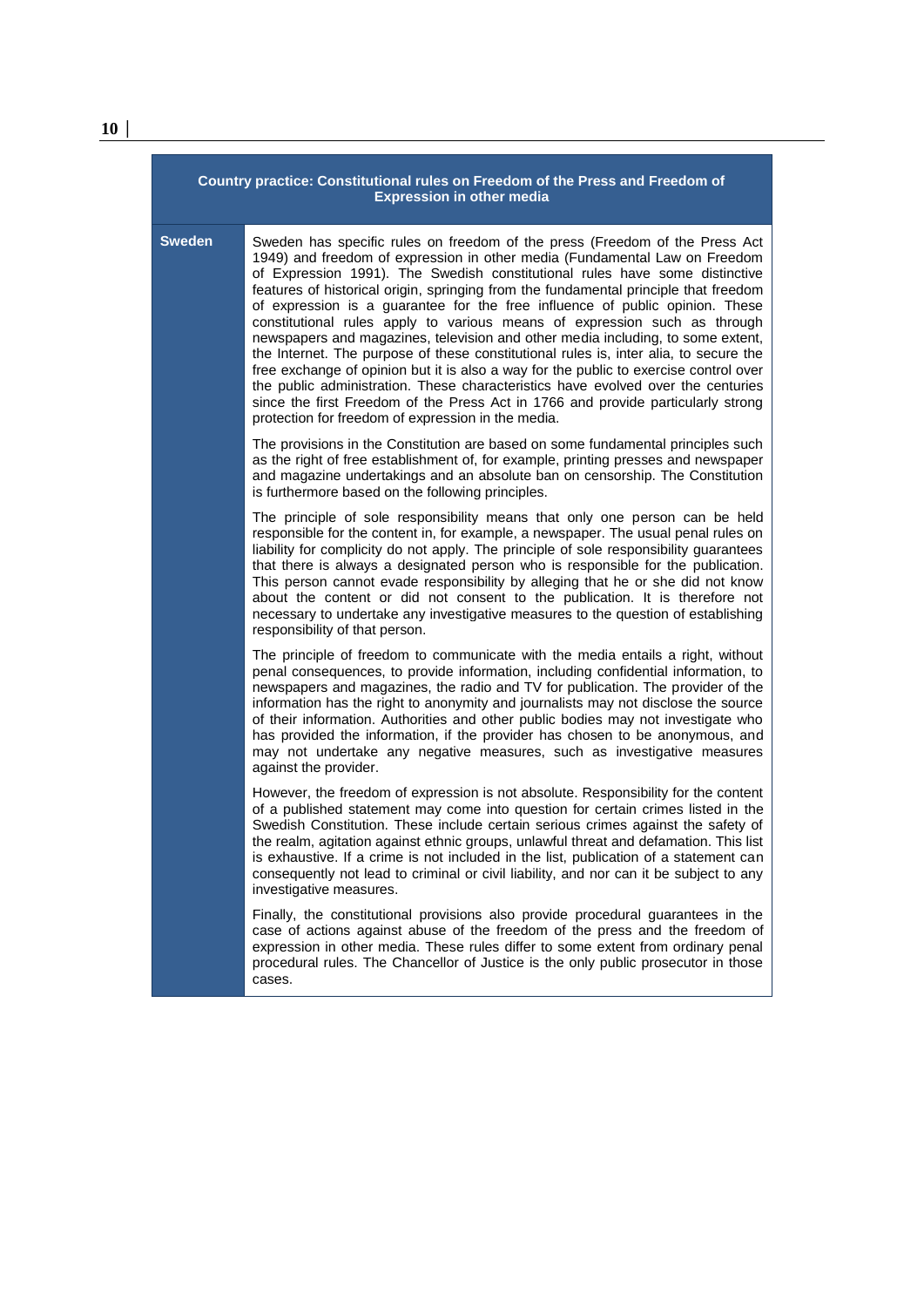# **Freedom of information and open data**

 $\overline{a}$ 

Freedom of information (FOI) laws govern the right of citizens to access information held by government agencies. These laws are designed to promote transparency in government by making government records available to the public to the greatest extent possible. Journalists considered inadequate FOI legislation to be one of the two main obstacles to investigating and reporting on corruption cases, the other one being confidentiality of law enforcement proceedings. One journalist noted that even in countries with effective FOI legislation, "most freedom of information laws exclude the private sector from their jurisdiction and in many cases access to this kind of information held by the private sector is illegal. This limitation has serious implications because the private sector performs many functions which were previously the domain of the public sector." The important role of state-owned enterprises (SOEs) on both the giving and receiving end of bribery in international business makes this observation all the more relevant to reporting on bribery in international business transactions.<sup>14</sup> Another limitation relates to the time taken to fulfil FOI requests. By the time a journalist receives the information, it is often too late and the window of opportunity to break the story may have passed. The recent murders of Slovak investigative journalist Ján Kuciak and his partner Martina Kušnírová also highlight a disturbing issue with regard to FOI requests. Before Kuciak's murder, he was working in cooperation with the Organized Crime and Corruption Reporting Project (OCCRP) and his outlet, Aktuality.sk, the leading news portal in Slovakia, on an investigation about corruption and organised crime. The OCCRP recently stated that they believed those responsible for the killing of Kuciak may have learned he was working on a story about them as a result of his FOI requests. Furthermore, the OCCRP note that this is part of a larger general problem in Europe and neighbouring countries and that most FOI laws in the EU do not specifically address the issue of protecting the requester.<sup>15</sup>

Open data is digital data that is made available with the technical and legal characteristics necessary for it to be freely used, re-used, and redistributed by anyone, anytime, anywhere (G20, 2015). Open data is key to the fight against corruption; it enables transparency, accountability and access to information which can help detect and address this crime. The G20/OECD Compendium of Good Practices on the Use of Open Data for Anti-Corruption is a useful resource for countries to assess and improve their open data frameworks (OECD, 2017b). One journalist noted the importance of digital education for reporters: "Open data can be a boon to democracy – but only if there are professionals capable and motivated to transform that data into information for the public." Transparency of beneficial ownership can be another important resource for journalists investigating corruption cases. The TeliaSonera/Vimpelcom case study illustrates the importance of transparency of beneficial ownership for investigative journalism in corruption cases.

<sup>&</sup>lt;sup>14</sup> The 2014 OECD Foreign Bribery Report noted that SOE officials received bribes in 27% of concluded cases.

<sup>&</sup>lt;sup>15</sup> Organized Crime and Corruption Reporting Project (OCCRP), "Freedom of Information Law: Reporter's Best Friend or Killer?", 12 March 2018, https://www.occrp.org/en/amurderedjournalistslastinvestigation/freedom-of-information-lawreporters-best-friend-or-killer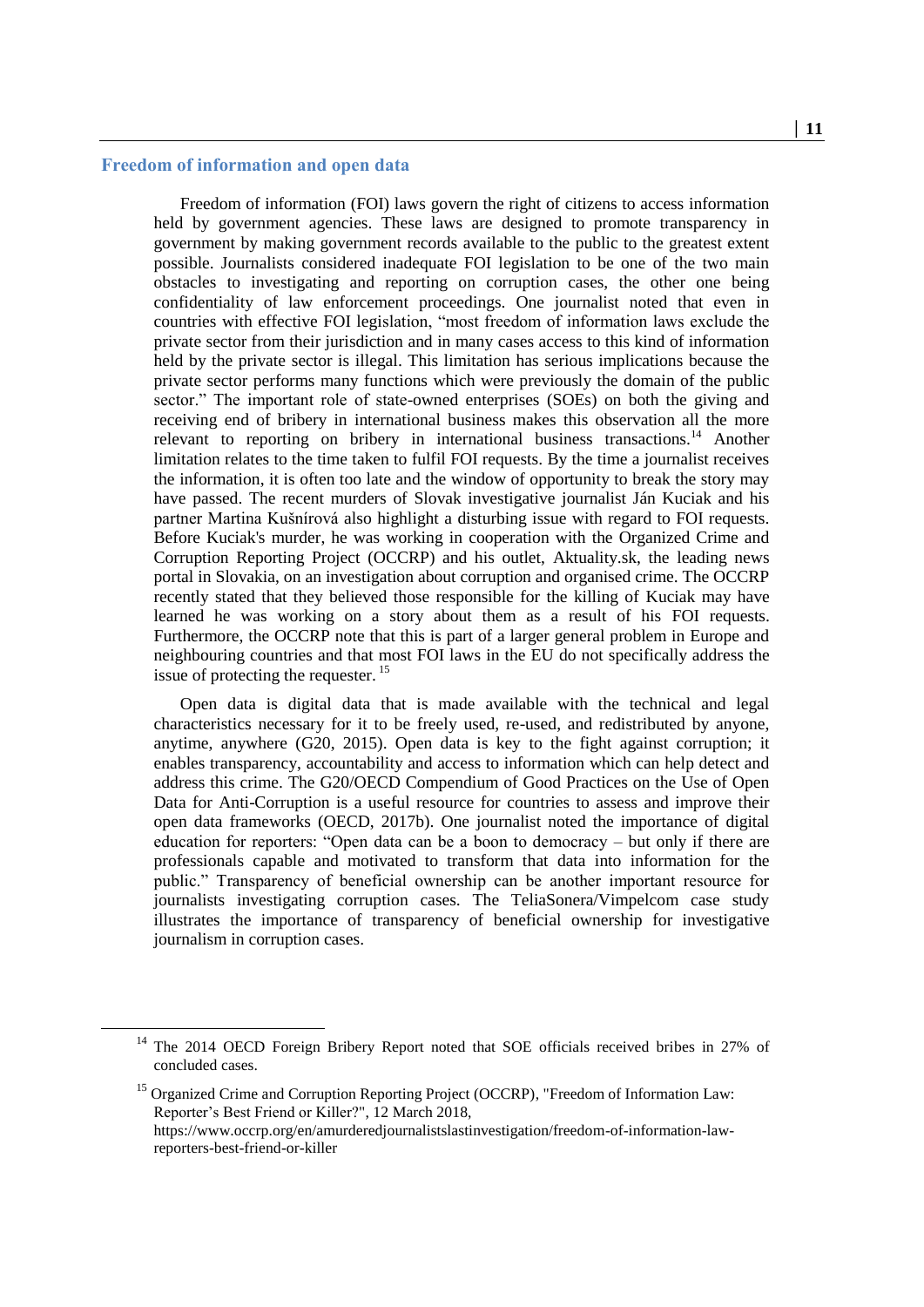

Figure 4. **Main obstacles to investigating and reporting on corruption**

*Source*: OECD Survey of Investigative Journalists (84 responses)

In 2016 Argentina enacted the Public Information Access Act, No. 27 275, to grant access to public information and to foster citizenship participation and transparency in public management. The Act aims to enable people to search, access, request, receive, copy, analyse, reprocess, reuse and freely redistribute information. This law has a wide scope of application including the three branches of government, companies in which the national administration is a majority or minority shareholder, concessionaires and licensees of public services, business organisations, political parties, unions, universities and any other private entities to which public funds have been granted, trusts established with public funds and cooperating entities with which the National Administration has concluded agreements, among others. The Act requires officers to facilitate the search and access to public information through its official website in a clear, structured and understandable way for any interested party. In addition, an Executive Decree passed in January 2016 mandates central ministries to develop institutional open data plans. The Decree defines categories of public sector information to be prioritised by the central government for their publication as open data to fight corruption in the country, including structural information, asset disclosure, budgetary credits, procurement procedures, lobbying meetings, etc.

### **Interaction between journalists and law enforcement authorities in practice**

In investigating corruption cases – whether in the context of criminal proceedings or investigative journalism – law enforcement and the media have a common mission: to expose and bring justice for abuses of power for private gain. Journalists considered a poor relationship or communication with law enforcement authorities the third greatest obstacle to investigating and reporting on corruption. 54% of respondents had contacted law enforcement authorities with information on corruption. Those who reported to law enforcement mainly did so in order to obtain more information in the case or because they knew that information they had could be useful. The next most common reason for reporting was because of a desire to see justice done, followed by concern at the inactivity of law enforcement in the case.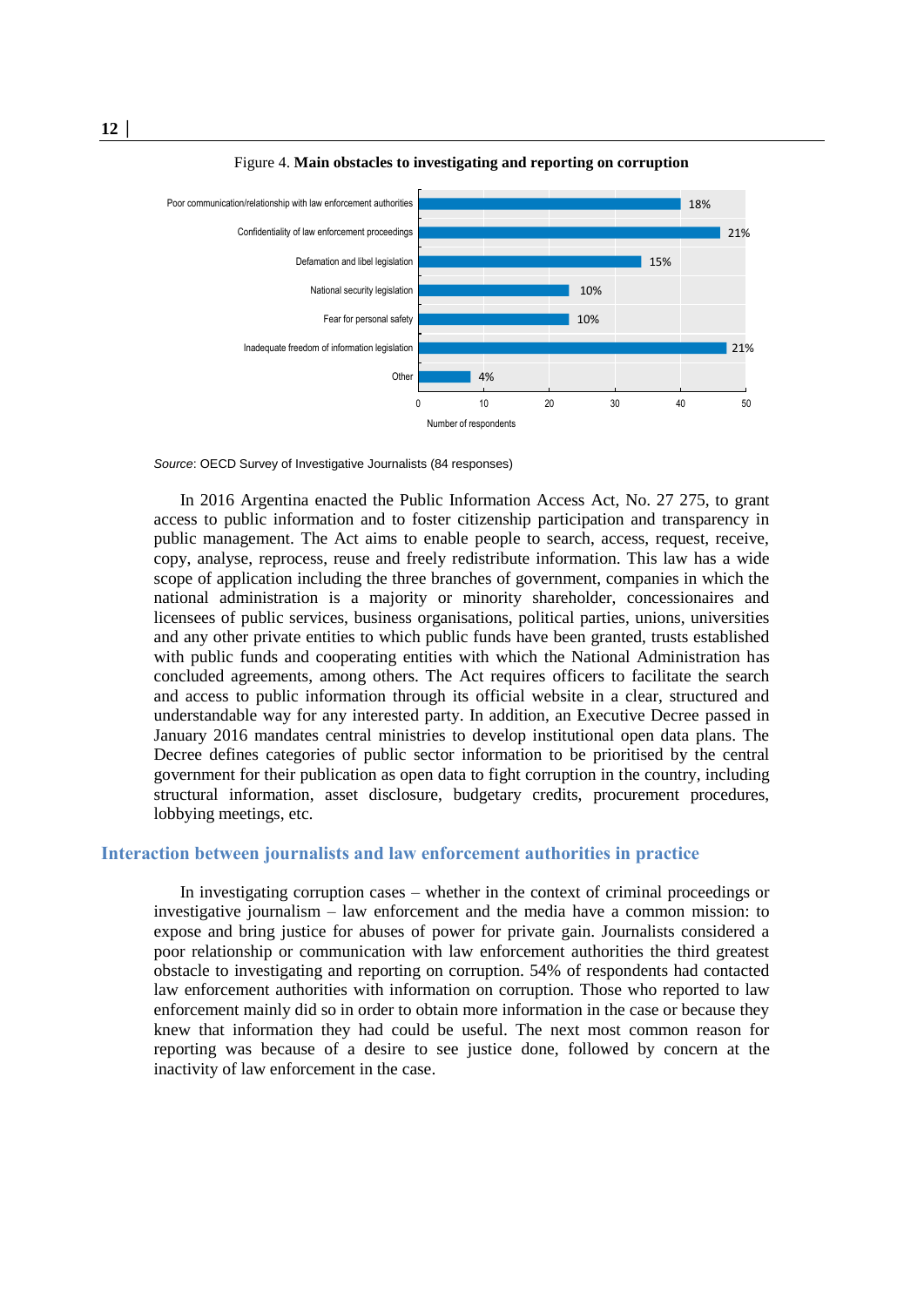

Figure 5**. Factors that led journalists to report to law enforcement**

*Source*: OECD Survey of Investigative Journalists (40 responses).

The kind of information journalists shared with law enforcement authorities ranged from "undecipherable financial documents" to documents and information on corruption that the journalist knew would be useful and that had not yet come to the attention of authorities. Survey responses indicate asymmetry in the interaction between journalists and law enforcement: while reporters often sought to obtain further details through authorities, 62% did not receive follow-up in response to their report. On the other hand, 58% of respondents had been contacted by law enforcement authorities in relation to a corruption investigation, and 45% indicated that they had declined to provide information. One journalist noted that reporters can often acquire more information in a

shorter period of time, through international associations of investigative journalists and because they are not constrained by protocols, mutual legal assistance requests and procedural requirements. However, information obtained by journalists through such networks may not be useful or admissible in subsequent criminal proceedings.

The vast majority of respondents considered a constructive relationship with law enforcement as essential or very important (78%). In reality, over a third



**of journalists who categorised relationship with law enforcement as unsatisfactory or poor**

Respondents to the OECD Survey on Investigative Journalism, 2017.

of journalists categorised their interaction with law enforcement as either unsatisfactory or poor (38%), and roughly the same proportion as satisfactory (35%). Journalists emphasised, however, the need to draw a line between the respective missions of the media and law enforcement and to respect the integrity of each: "Reporters can't become tools of the State. Law enforcement authorities ought to conduct fair investigations and trials." One journalist described the ethical dilemma for journalists:

 *"We are not supposed to collaborate with authorities at all. It could affect our credibility if we did that. People should trust that if they are speaking with media, they are speaking with independent journalists, not with an institution working with government or police institutions. On the other hand, to get the information we need, we can talk to anyone. We have sources everywhere, including police or prosecutors ... which means that they know they are working on a story just by listening to questions. They need help from us but we need help from them … to*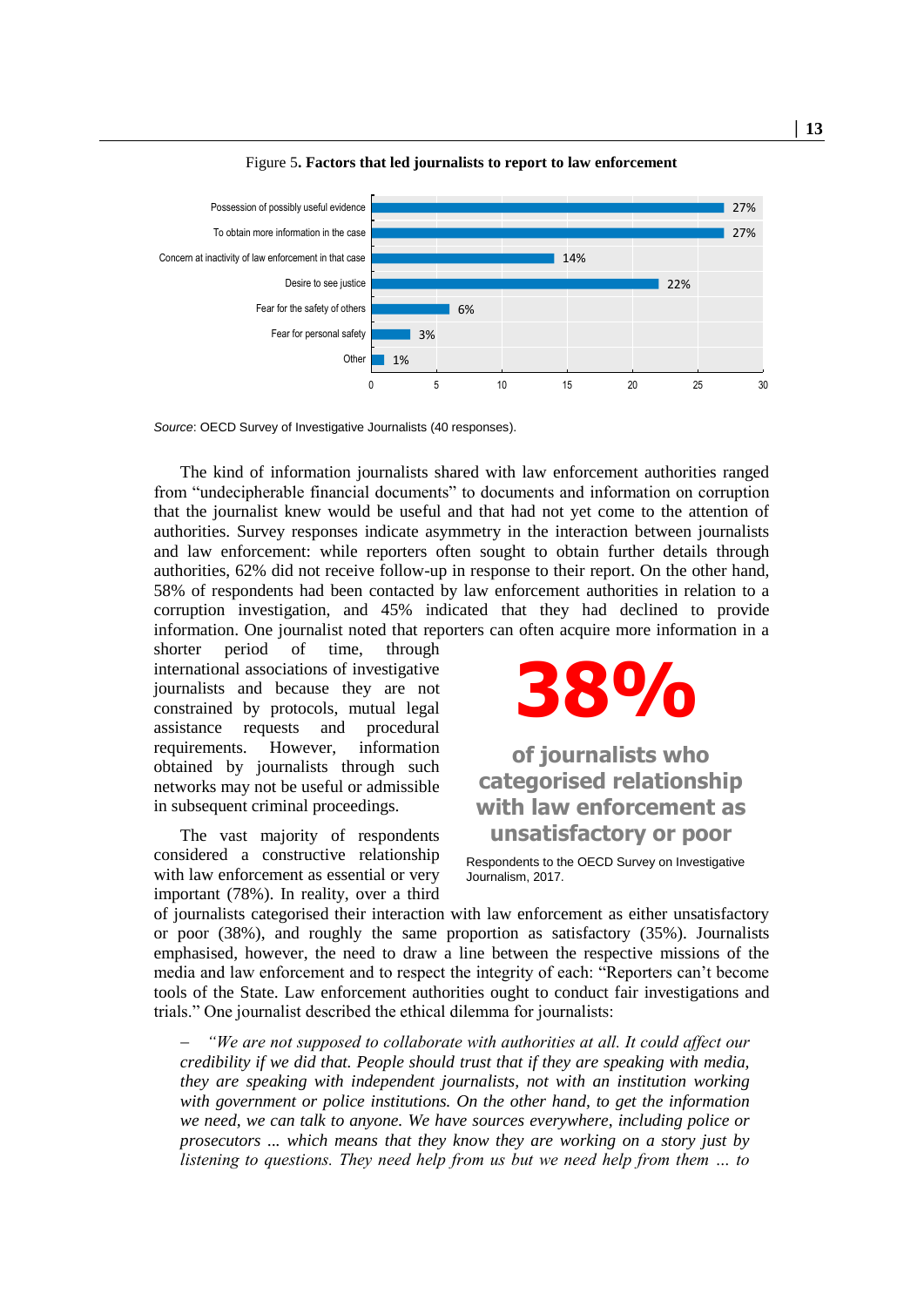*help analyse complicated documents. We need their knowledge to complete the story. On the other hand, we have to stay independent from them … How far can we go? It is a crucial ethical question. We have to make sure that nobody can blame media for working in partnership with the police."* 

Journalists emphasised the need for a constructive relationship of mutual respect, and for finalised cases to be made public. Some respondents noted that in jurisdictions where there may be undue political influence in corruption cases, media reporting can maintain public pressure to continue with the investigation and prosecution of these cases. Journalists want a reaction to their stories and an impact on society. They can make sure that prosecutors open up an investigation, for example by publishing a story with so much evidence that authorities have no excuse for not investigating it, and by seeking a reaction or comment on the story from the authorities. Journalists emphasised the importance of not contacting authorities before publication of the story, to avoid being accused of bias or lack of independence in reporting. While law enforcement and the media have shared goals of exposing corruption and ensuring that those responsible are brought to account, there can be challenges in the relationship. From a law enforcement perspective, these challenges can include managing journalists' expectations and the limits on information that can be shared about investigations. Law enforcement authorities must operate in accordance with laws governing the admissibility of evidence, and collect sufficient evidence to support an effective prosecution of responsible individuals and/or legal persons. However, there are strong benefits in developing a productive relationship. For example, from a law enforcement perspective, contact from journalists before a story goes to print can be extremely valuable to ensure that the report will not adversely affect an investigation. In some cases, journalists will agree to delay publishing a story to allow law enforcement to undertake necessary investigative steps before the matter becomes public and the suspect (and other involved parties) are alerted. That being said, law enforcement authorities cannot make any undertakings to journalists in relation to how the information they provide will be used. They should, however, never ask journalists to reveal the nature of their sources. A constructive relationship with the media can also have benefits for law enforcement: exchanges in advance of publication or requests for comment can enable law enforcement authorities to be prepared to respond to the story once it is made public. Drew Sullivan, founder, editor, and director of OCCRP highlighted the importance of enhancing cooperation between journalists, activist and law enforcement: "You have reporters investigate a problem. Then activists. Then police. In three different investigations information is lost and knowledge is not passed through. It's insufficient. We need to share information better."<sup>16</sup>

<sup>16</sup> Anne Koch (2017), "Investigative Journalism and Advocacy: Natural Allies?", in *Global Teamwork: The Rise of Collaboration in Investigative Journalism*, Reuters Institute for the Study of Journalism, Oxford, [http://reutersinstitute.politics.ox.ac.uk/sites/default/files/2018-](http://reutersinstitute.politics.ox.ac.uk/sites/default/files/2018-03/sambrook_e-ISBN_1802.pdf) [03/sambrook\\_e-ISBN\\_1802.pdf](http://reutersinstitute.politics.ox.ac.uk/sites/default/files/2018-03/sambrook_e-ISBN_1802.pdf)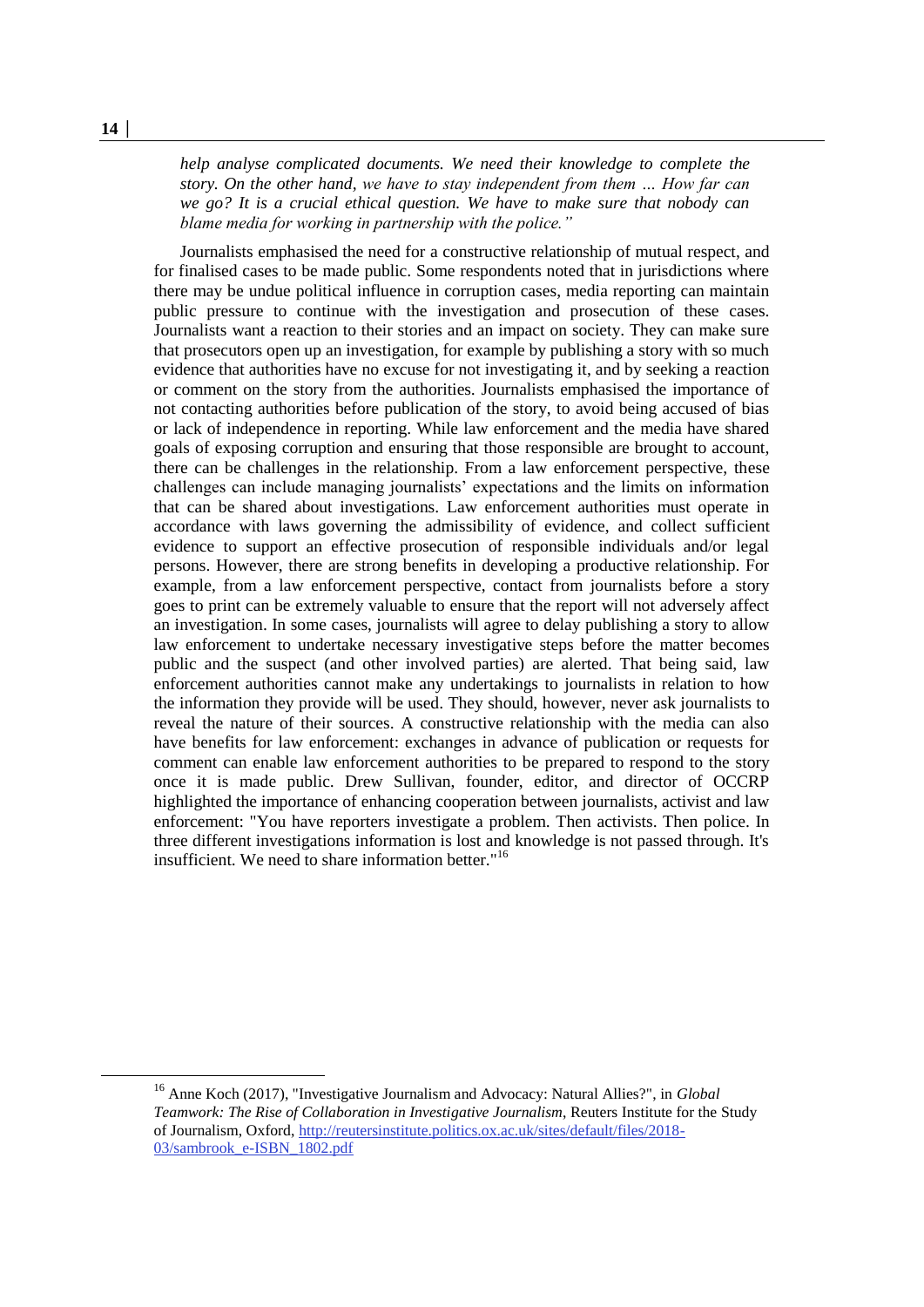#### Box 2. **Interview: Paolo Biondani, L'Espresso (Italy)**

The main factors which allow journalists to investigate foreign bribery are having easy and reliable access to documents in the possession of public administration and effective protection from baseless accusations of libel. Until 2016 Italy did not have an FOI law which consistently regulated access to documents kept by the administration. The only act regarding public transparency was a law from 1990 which was often misapplied and resulted in frequent claims to administrative courts, which were long and costly. The new legal framework follows the general principle of a free access to information and the possibility of appealing a negative response from the administration with a fast and free procedure. Nevertheless, concerns remain as exceptions to access to information foreseen by the law are very general and could be broadly interpreted. As a consequence, so far Italian journalists mainly rely on procedural acts from trials and investigations in reporting.

Baseless civil suits or charges for defamation can deeply affect a journalist's work, as they are costly and time consuming and can therefore prevent the follow-up to an investigation. The lack of any effective sanction for baseless allegations and the length of proceedings put journalists in an extremely vulnerable situation. It is important to avoid publishing misleading information, but at the same time it is necessary to find a new and fair balance between the protection of journalists' freedom and the proliferation of fake news through efficient proceedings and effective sanctions.

International professional cooperation and whistle-blowers are often essential tools for investigative journalists to detect a case or expand research. Whistle-blowers often contact media following inaction from law enforcement or because journalists can better protect their identity. In fact, according to Italian procedural law there is no possibility for witnesses to testify anonymously. Their protection is crucial to boost their will to inform media and authorities and to prevent them from being punished for speaking out.

Recent experience shows that investigating and reporting on international corruption is becoming easier, and sometimes more accessible than working on domestic bribery. This is thanks to the cooperation within networks such as ICIJ, which leads to results that were unthinkable until a short time ago. The Panama Papers case, for instance, required research into millions of documents that could not be carried out by one newspaper alone, while the international teamwork through ICIJ afforded a quicker and more comprehensive outcome which focused on many different countries.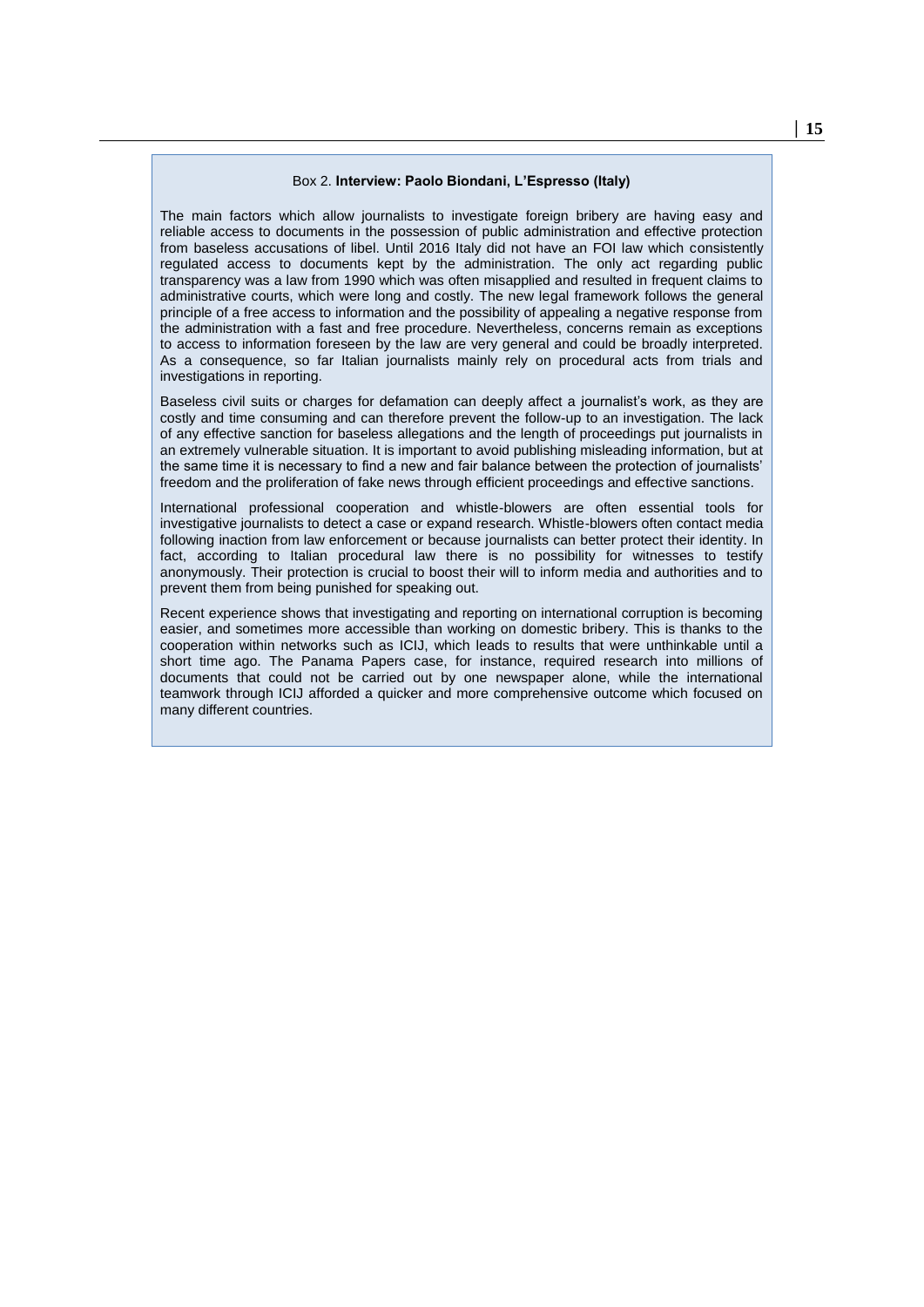#### **How to detect foreign bribery reported in the media**

One of the easiest ways to monitor media reporting on corruption is to use internet search engines and media alerts. It is important for law enforcement authorities to monitor media in their own country as well as media in principal export or investment destinations. The network of overseas embassies can be tasked with monitoring local media in their respective countries of accreditation (in local languages), and translating and reporting any credible foreign bribery allegations they come across. As mentioned above, the OECD WGB has made several recommendations that law enforcement authorities routinely and systematically assess credible foreign bribery allegations that are reported in the media, and that Ministries of Foreign Affairs raise awareness among diplomats of the need to search local media and report allegations to national law enforcement authorities.

The more challenging aspect of detection through media reporting is determining whether the story is credible. The issue of "fake news" and the serious impact it can have has recently come to the fore and law enforcement authorities should be alert to the possibility of false or fabricated news stories. If a media report is corroborated across various news outlets, in various countries, this can suggest authenticity. The same applies to stories run by well-established news outlets and journalists with a strong reputation for reliable reporting. Media may also report on a domestic case involving the bribe recipient, which could, in turn, alert to the possibility that a bribe payer from one of the OECD Anti-Bribery Convention countries may be liable for a foreign bribery offence in his/her home jurisdiction.

#### Box 3. **Canada Case Study: Niko Resources (2011)**

Niko Resources, a Canadian publicly traded oil and gas company, in 2005 was engaged in explorations in Bangladesh. In June of that year the Bangladesh newspaper The Daily Star published a mail correspondence between the then Niko vice-president, Brian J Adolph, and the State Minister for Energy Mosharraf Hossain. The letters regarded the delivery of a luxury SUV and the text read "I take this opportunity on behalf of Niko management to thank you all for the support you have given us in the past and hope to receive the same in coming days". The bribery was apparently linked to explosions that occurred the same year in one of the company's natural gas fields and which sparked protests in a nearby village for complaints of environmental contamination.

The investigation was triggered in part by this media report and it was the first case to be investigated following the establishment of dedicated RCMP units to combat foreign bribery. In 2011 Niko Resources pleaded guilty to bribing the Bangladeshi minister with a luxury SUV and a trip to New York and Calgary, and was sentenced to pay a fine of CAD 9.5 million and to serve three years of probation. No individuals were charged.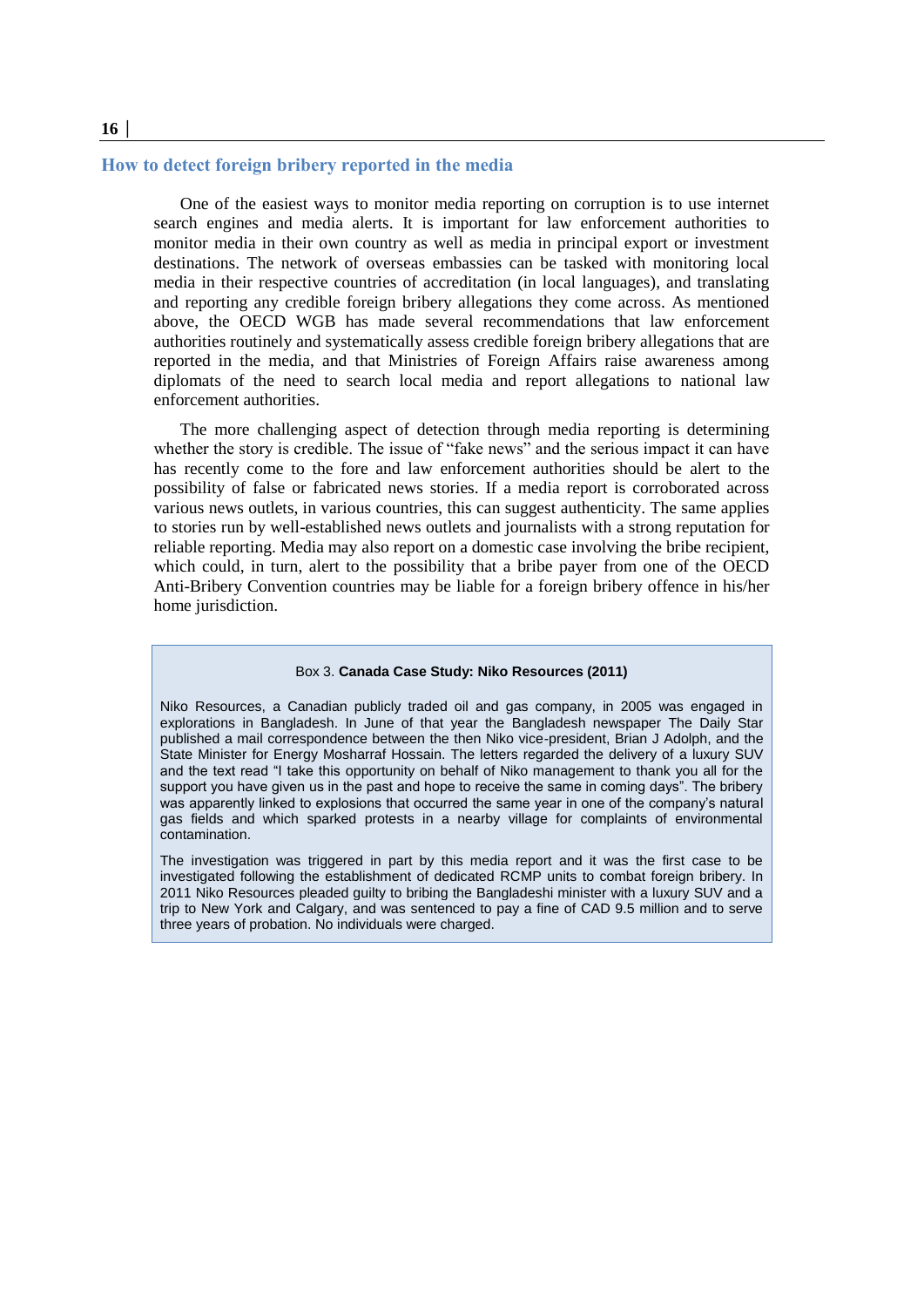#### Box 4. **Netherlands, Sweden and United States Case Study: "Mission Investigate," TeliaSonera and VimpelCom (2016)**

In 2012, thanks to anonymous informants "Mission Investigate", a Swedish TV programme edited by Mr Nils Hanson, started investigating a bribery case regarding a Swedish-Finnish partly stateowned telecommunication company, Telia Sonera, and its links with Gulnara Karimova, the daughter of the Uzbek president. The story had already attracted attention in Sweden, however Mission Investigate decided to investigate further.

Journalists identified payments in Telia Sonera's annual report to a company called Takilant, based in Gibraltar. They went to Gibraltar and were able to obtain information on the company from the business registry authority, including limited financial information and the name of the director who turned out to be the acting personal assistant to Karimova. The journalists' investigation was made possible by open data in Sweden and other countries, which allowed for either online or in-person consultation of companies' registers and provided journalists with firms' annual reports. In addition, the story was made possible through collaboration via the Organised Crime and Corruption Reporting Project (OCCRP), a network of investigative journalists, and in particular, its members in Uzbekistan.

Aiming at taking pressure off reporters, before publishing the documentary Mr Hanson himself informed Gulnara Karimova of the release, showing there was a whole institution backing them; an example of strong editorial board support. After the release of the TV documentary, Swedish prosecutors started an investigation and contacted, *inter alia*, US authorities. The Swedish investigation resulted in a prosecution in September 2017 against three persons belonging to TeliaSonera´s previous management for gross giving of bribes and a claim against the company for confiscation of USD 280 million. The Swedish investigation is still ongoing concerning confiscation of the bribes that Gulnara Karimova is suspected of having received.

The Swedish journalists from "Mission Investigate" also discovered the Amsterdam-based VimpelCom Ltd., the world's sixth largest telecommunications company with shares publicly traded in the United States, was involved in a wide trans-national bribery case, hidden behind massive amounts of money paid to "consultants" and "local partners" operating in a high-risk country that performed no discernible service. VimpelCom conspired with others, including its Uzbek subsidiary Unitel LLC, to pay bribes of over US D114 million to Gulnara in order to enter and continue operating in the Uzbek telecom marketplace between 2006 and 2012, obtaining 3G and 4G licences that generated more than USD 2.5 billion in revenue. The bribery scheme lasted six years and involved multiple shell companies that laundered the money through accounts in Latvia, United Kingdom, Hong Kong (China), Belgium, Ireland, Luxembourg and Switzerland. Unitel entered a guilty plea and VimpelCom entered into a three-year deferred prosecution agreement with the DOJ, as part of a global resolution with the US SEC and the Dutch Public Prosecutor and, to pay over USD 795 million in total fines and disgorgement, reform its compliance system, and adhere to a three-year corporate monitor. This case highlights how media reporting can be a vital source of detection in foreign bribery cases and how fostering mutually respective relationships between the media and law enforcement can reinforce the fight against foreign bribery.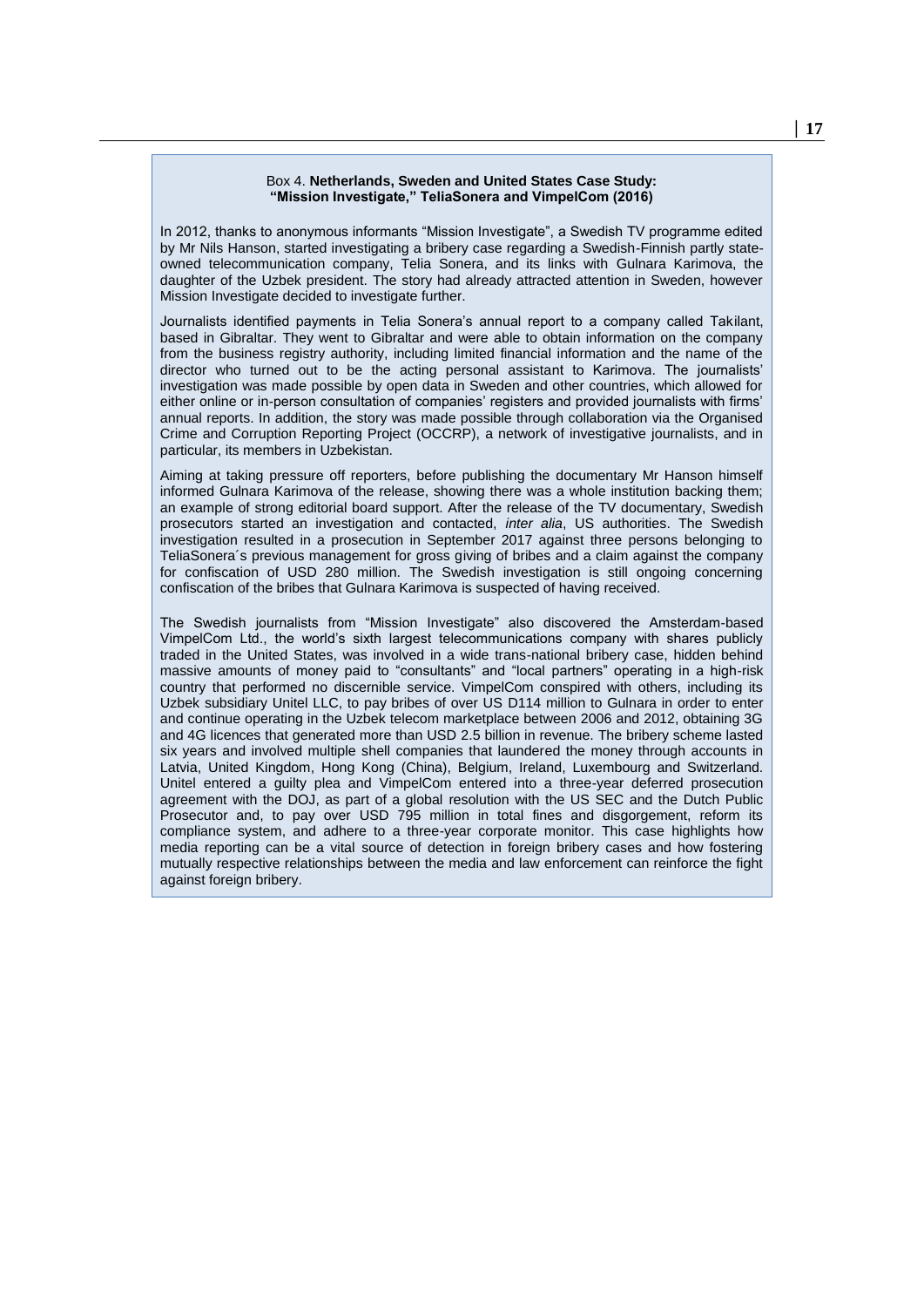#### **Conclusion**

Corruption is a complex crime, made possible by inconsistencies and gaps in legal frameworks, and insufficient co-operation across jurisdictions. Media reporting and investigative journalism, including by NGOs, is a vastly useful, but possibly underexploited, source of information for allegations of transnational corruption. The exposure of recent scandals through effective international cooperation by transnational networks of journalists as well as NGOs has amplified the impact of investigative reporting and significantly raised awareness of cross-border financial crime.

While the OECD Secretariat regularly monitors global press for foreign bribery allegations and brings these to the attention of law enforcement officials in Parties to the OECD Anti-Bribery Convention, the OECD WGB will, in turn, continue to ensure that countries allocate appropriate human resources, expertise, foreign-language skills, training and software, to monitor and act upon media reports of bribery in international business. A constructive relationship between the media, civil society and law enforcement could also be further strengthened while ensuring the independence and integrity of the different actors.

Effective press freedom, open data, access to information and whistleblower protection frameworks are essential to enable free and credible reporting. Nevertheless, the number of journalists killed while reporting, many on corruption stories, is alarming. Governments must make press freedom and the protection of journalists, and their sources, a priority. Two-thirds of Parties to the OECD Anti-Bribery Convention still do not provide satisfactory whistleblower protection despite significant progress made by several countries in recent years.<sup>17</sup> Given the importance of whistleblowers and the protection of sources in bringing allegations of corruption to light, the OECD will continue to work with countries to establish effective legislative frameworks for the protection of both public and private sector whistleblowers.

 $\overline{a}$ 

<sup>17</sup> OECD (2017), "Whistleblowers and whistleblower protection", in *The Detection of Foreign Bribery*, OECD Publishing, Paris, [www.oecd.org/corruption/the-detection-of-foreign-bribery.htm.](http://www.oecd.org/corruption/the-detection-of-foreign-bribery.htm)